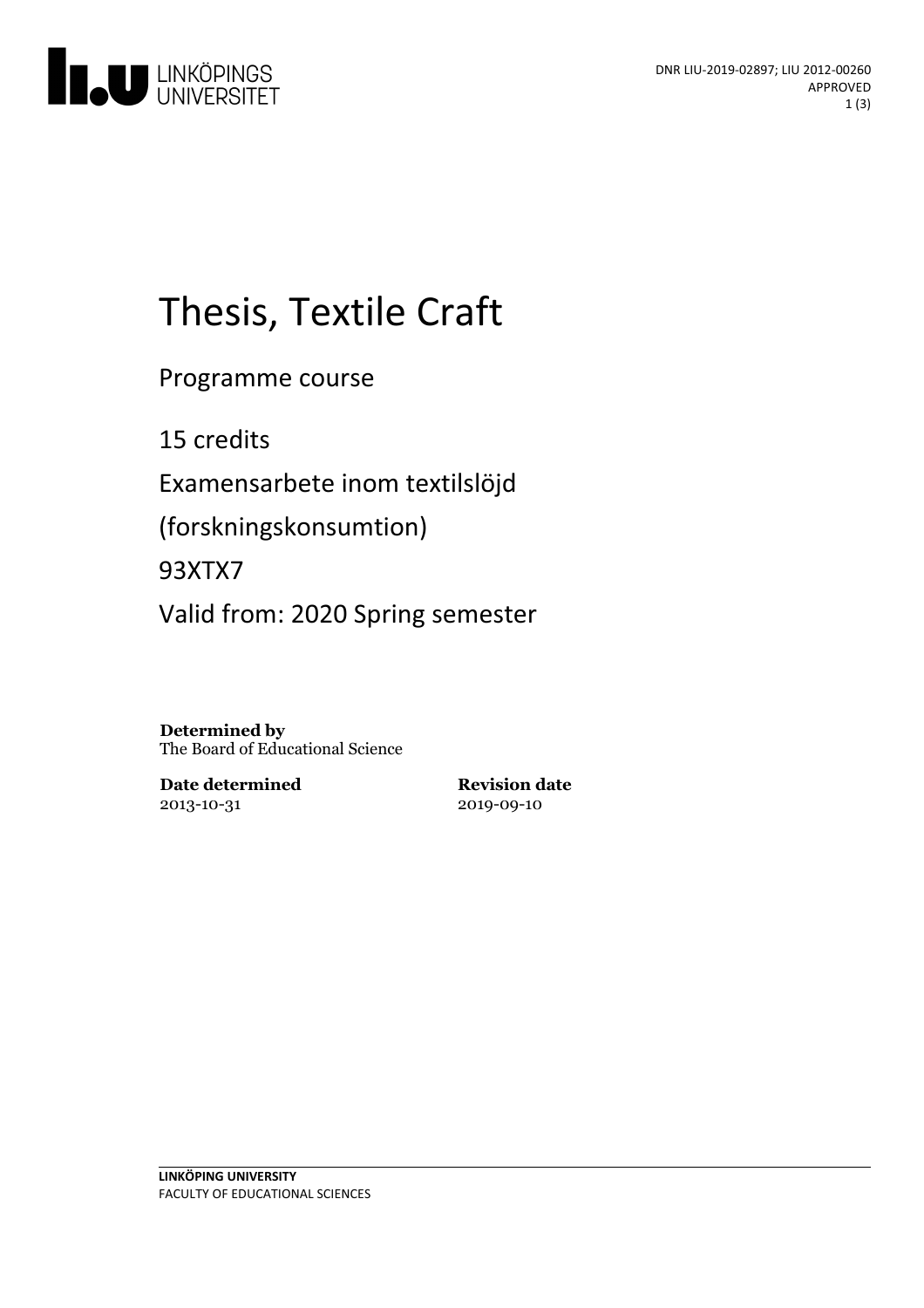## Main field of study

No main field of study

Course level

First cycle

#### Advancement level

G2E

#### Course offered for

Secondary School Teacher Programme with a specialization in Teaching in Grades 7-9 of the Compulsory School

#### Examination

Applies to all courses regardless of grading scale.

Students failing an exam covering either the entire course or part of the course two times are entitled to have a new examiner appointed for the reexamination.

If the course has a three-graded grading scale (U - VG), following applies:

Students who have passed an examination may not retake it in order to improve their grades.

The following applies to courses that include a compulsory component:

If special circumstances prevail, and if it is possible with consideration of the nature of the compulsory component, the examiner may decide to replace the compulsory component with another equivalent component.

If the LiU coordinator for students with disabilities has granted a student the right to an adapted examination for <sup>a</sup> written examination in an examination hall, the student has the right to it. If the coordinator has instead recommended for the student an adapted examination or alternative form of examination, the examiner may grant this if the examiner assesses that it is possible, based on consideration of the course objectives.

#### Grades

Three-grade scale, U, G, VG